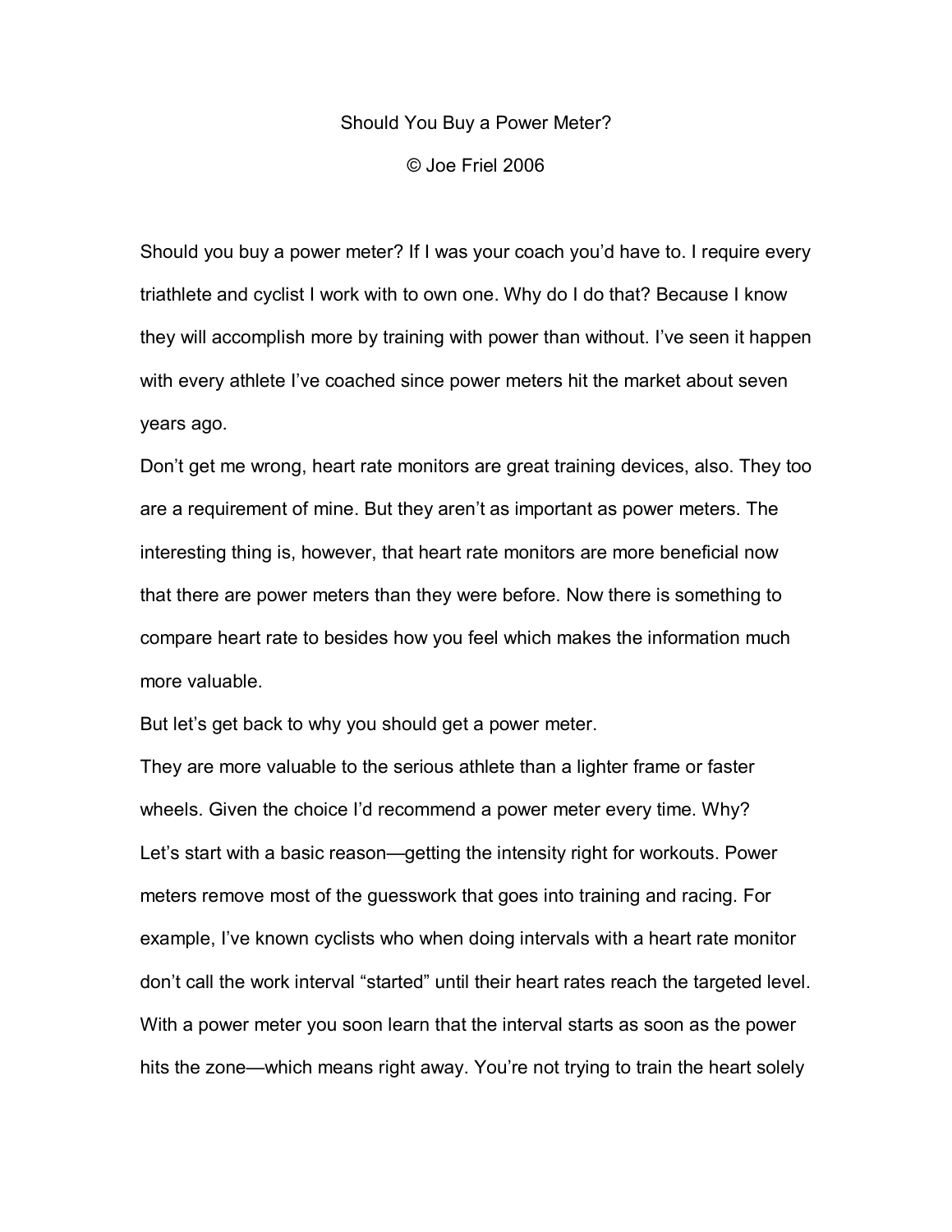when doing intervals or any workout, for that matter. In fact, for most workouts, peripheral systems (in the muscles) are really the key to your success. Also, how do you get the intensity right in the first minute or so of the first few intervals in a workout? Heart rate certainly doesn't tell you anything as it is still trying to catch up. Are you going too hard or too easy? A power meter tells you precisely.

For the triathlete, using a power meter in a long race such as an Ironman is almost like cheating. When everyone else is fighting the wind, or flying down wind or guessing how hard to go when climbing, the triathlete with a powermeter is just rolling along at the prescribed power. He or she will produce the fastest possible race given the conditions.

For the road cyclist using power in a race tells you afterwards how many "matches" you have to burn in a race and how big these matches are. In a onehour criterium are you burning 18, 600-700-watt matches or 12, 800-900-watt matches? In a road race what power do you need to maintain on a long climb to make the selection? Do you get dropped after eight minutes of a twelve-minute climb at 250 watts or 350 watts? This is great information for making decisions about what to do in training to prepare for the hardest races. Again, without this you are only guessing.

Power meters also provide highly accurate details about how your fitness is progressing throughout the season. I test the athletes I coach regularly using a combination of heart rate and power. Without this information I really wouldn't know for sure if they are making progress. I'd just be guessing.